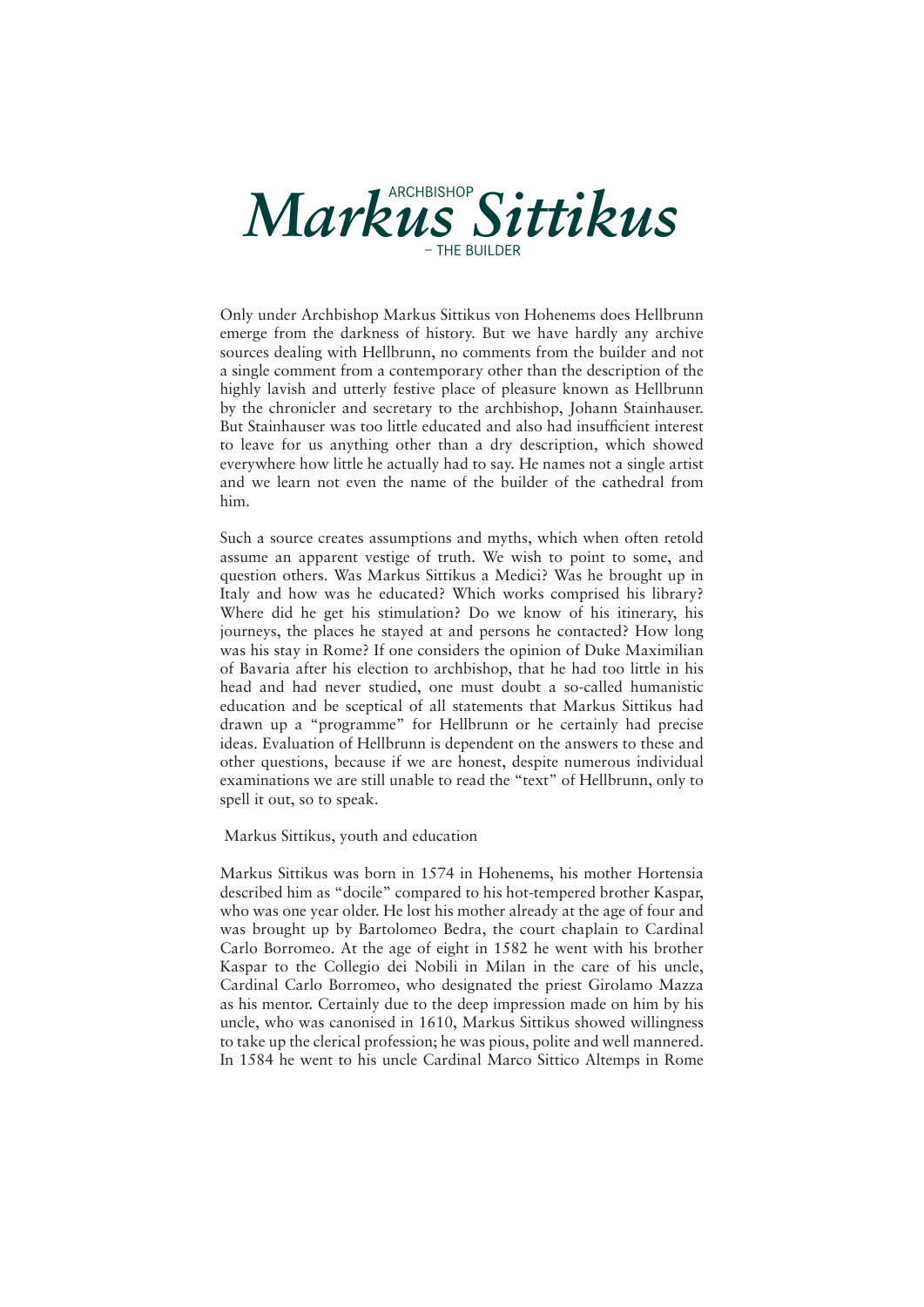accompanied by his tutor Bartolomeo Bedra and his mentor Girolamo Mazza, and from 1585 studied at the Collegium germanicum already as an eleven-year old; in 1586 he received four lower ordinations. Within 18 months he broke off his studies at the Collegium and returned to his homeland. The apparent reason was that his mentor could not bear the climate of Rome. But it was more likely the election of his cousin Wolf Dietrich to Archbishop of Salzburg because it left free the canonicate, the post of canon in Constance, which Markus Sittikus then received and, naturally, the incomes that went with it. Furnished with the Constance sinecure, Markus Sittikus went to the Jesuit University at Ingolstadt and studied the Humaniora and Latin there. At the age of fifteen he additionally received Archbishop Wolf Dietrich's Salzburg Canonicate, in 1589 he was also a canon in Augsburg; this accumulation of canonical positions was possible because the respective obligations of presence were limited to only a few months. In 1591 he began to study law in Bologna, nothing is known of graduation. From 1593 to the middle of 1594 he stayed in Spain and attempted at the court at Madrid to collect military payment due to his father who had died in 1587; due to the high cost of his stay he left Spain prematurely. Markus Sittikus was fond of travel and was constantly embarrassed by a lack of money, his cousin Wolf Dietrich helped again and provided him with the benefits of Salzburg. He provided him with a monthly revenue and named him diplomatic representative to Salzburg at the Papal court. He was honourable treasurer to Pope Clemens VIII and was connected in friendship to the papal nepotist, state secretary, Pietro Aldobrandini the relative and favourite. In 1601 he resided at Villa Aldobrandini in Frascati, which was famous for its aquatic games. Very near by was Villa Mondragone of his uncle, Cardinal Marco Sittico Altemps, which was also famous for its aquatic games.

## Markus Sittikus becomes Archbishop of Salzburg

In a rapid procedure in 1612 Markus Sittikus was elected the new archbishop. His predecessor and cousin Archbishop Wolf Dietrich was in a warlike confrontation concerning salt with the Bavarian electors and during the occupation of Berchtesgaden was taken prisoner and deposed. Markus Sittikus was considered half Italian and thus excited hardly any political resistance, moreover he was recommended to the canonical chapter by Cardinal Aldobrandini. It was no easy inheritance. The Bavarian electors demanded the costs of the war from him, membership of the Catholic League and also demanded that he should put an end to all superfluous holding of court. If Wolf Dietrich, seen canonically, was initially a prisoner of the Pope at Salzburg Fortress, Markus Sittikus was then obliged to bear responsibility for the imprisonment of his relative. He survived his cousin, who died in prison in 1617, by only two years.